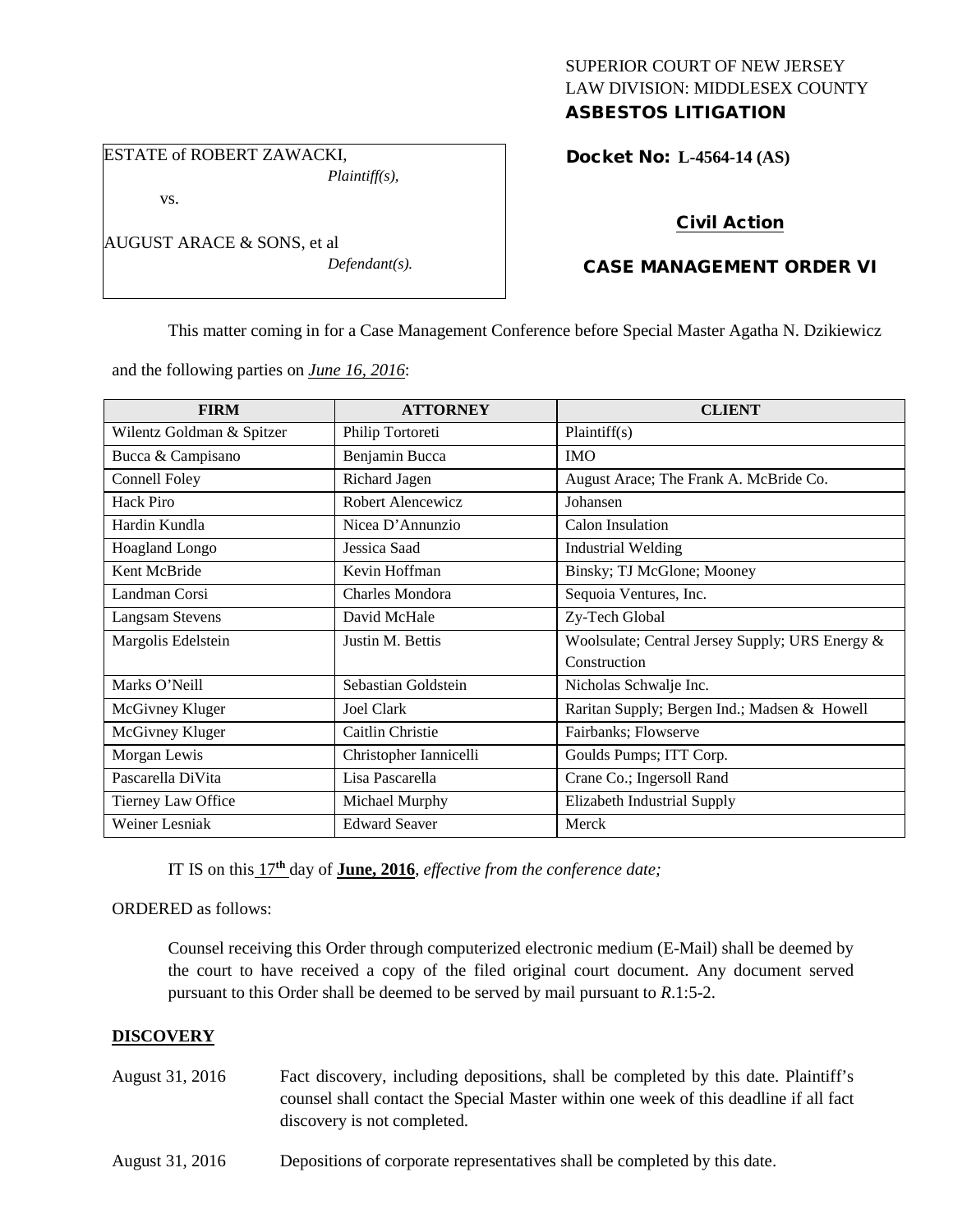### **EARLY SETTLEMENT**

September 9, 2016 Settlement demands shall be served on all counsel and the Special Master by this date.

### **SUMMARY JUDGMENT MOTION PRACTICE**

September 16, 2016 Plaintiff's counsel shall advise, in writing, of intent not to oppose motions by this date. September 30, 2016 Summary judgment motions shall be filed no later than this date. October 28, 2016 Last return date for summary judgment motions.

#### **MEDICAL DEFENSE**

November 30, 2016 Defendants shall identify its medical experts and serve medical expert reports, if any, by this date. **In addition, defendants shall notify plaintiff's counsel (as well as all counsel of record) of a joinder in an expert medical defense by this date.**

#### **LIABILITY EXPERT REPORTS**

- November 30, 2016 Plaintiff shall identify its liability experts and serve liability expert reports or a certified expert statement by this date or waive any opportunity to rely on liability expert testimony.
- January 13, 2017 Defendants shall identify its liability experts and serve liability expert reports, if any, by this date or waive any opportunity to rely on liability expert testimony.

#### **ECONOMIST EXPERT REPORTS**

- November 30, 2016 Plaintiff shall identify its expert economists and serve expert economist report(s), if any, by this date or waive any opportunity to rely on economic expert testimony.
- January 13, 2017 Defendants shall identify its expert economists and serve expert economist report(s), if any, by this date or waive any opportunity to rely on economic expert testimony.

#### **EXPERT DEPOSITIONS**

January 31, 2017 Expert depositions shall be completed by this date. To the extent that plaintiff and defendant generic experts have been deposed before, the parties seeking that deposition in this case must file an application before the Special Master and demonstrate the necessity for that deposition. To the extent possible, documents requested in a deposition notice directed to an expert shall be produced three days in advance of the expert deposition. The expert shall not be required to produce documents that are readily accessible in the public domain.

\_\_\_\_\_\_\_\_\_\_\_\_\_\_\_\_\_\_\_\_\_\_\_\_\_\_\_\_\_\_\_\_\_\_\_\_\_\_\_\_\_\_\_\_\_\_\_\_\_\_\_\_\_\_\_\_\_\_\_\_\_\_\_\_\_\_\_\_\_\_\_\_\_\_\_\_\_\_\_\_\_\_\_\_\_\_\_\_\_\_\_\_\_\_\_\_\_\_\_\_\_\_\_\_\_\_\_\_\_\_

#### **PRE-TRIAL AND TRIAL**

September 21, 2016 The settlement conference previously scheduled on this date is **cancelled**.